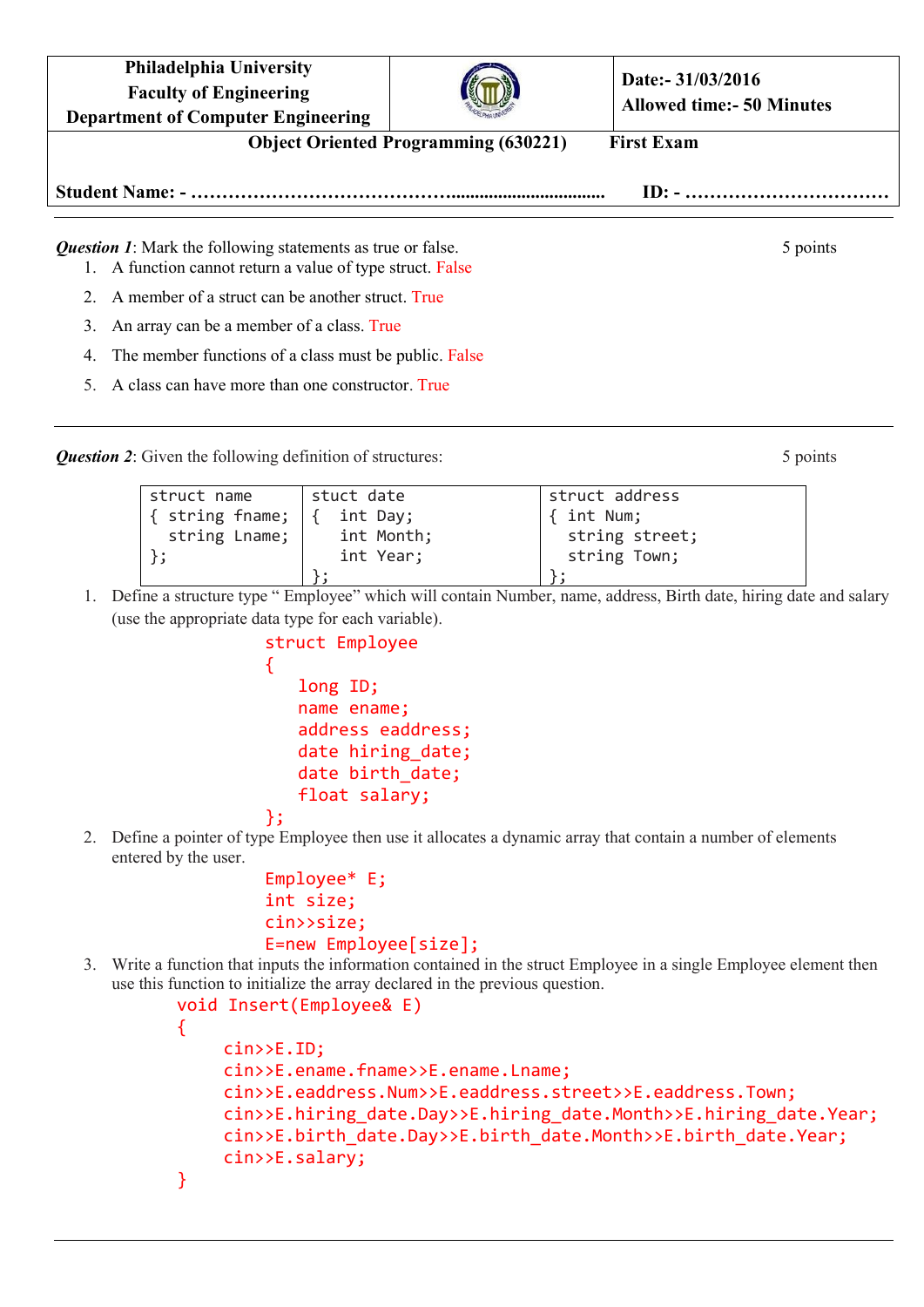*Question 3*: Consider the definition of the following class: 4 points

```
class testClass
{
     public:
      int sum();
            //Returns the sum of the private member variables
      void print() const;
            //Prints the values of the private member variables
      testClass();
            //Initializes the private member variables to 0
      testClass(int a, int b);
            //initializes the private member variables as x = a and y = b private:
      int x;
      int y;
};
```
Write the definitions of the member methods as described in the definition of the class testClass.

```
int testClass::sum
\{return x+y;
}
void testClass::print() const
{
    cout<<"x="<<x<<"\ty="<<y<<endl;
}
testClass::testClass()
{
    x=y=0;}
testClass::testClass(int a,int b)
{
    x=a;
    y=b;}
```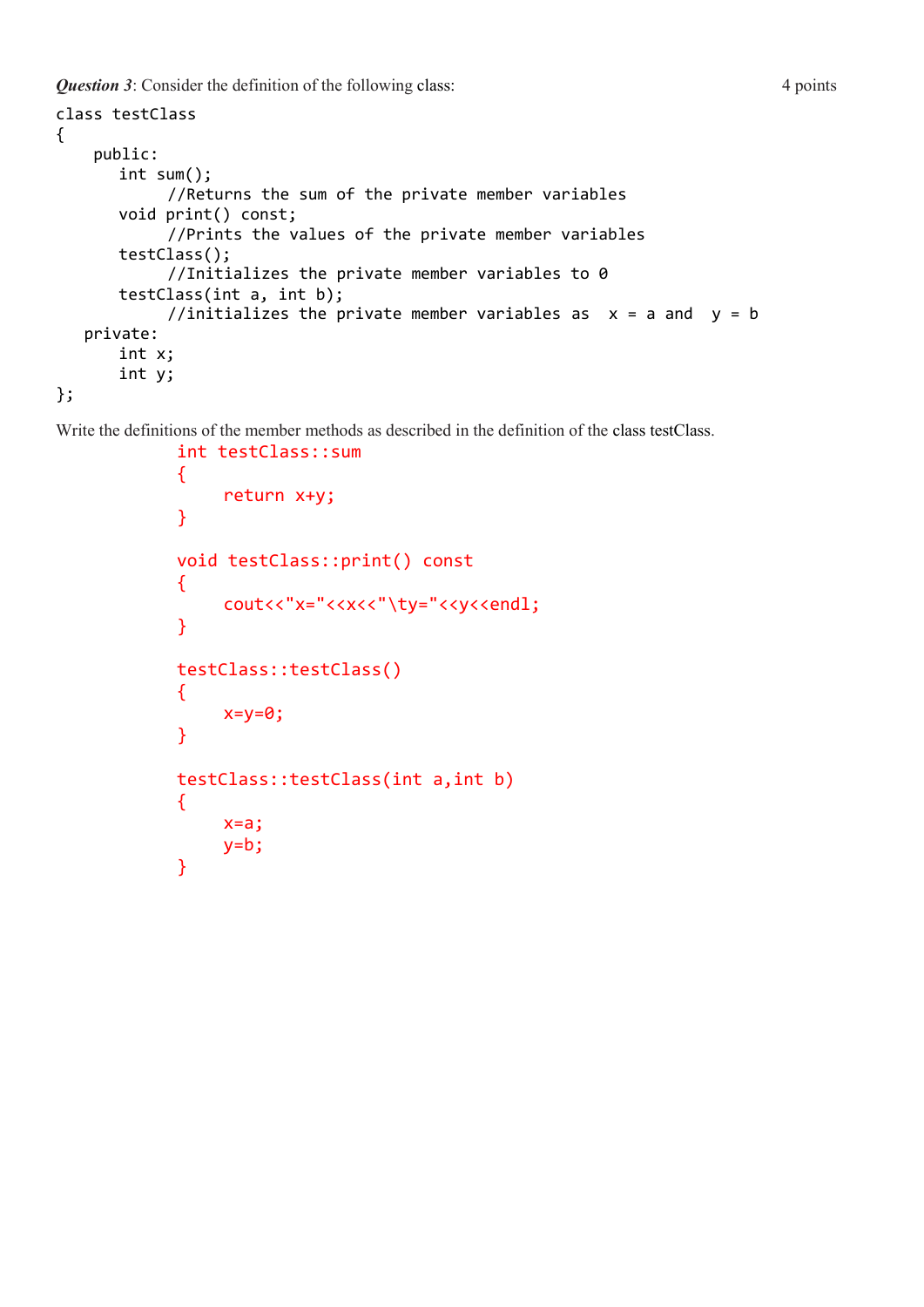| Employee                                    |  |
|---------------------------------------------|--|
| $-ID: long$                                 |  |
| -name: string                               |  |
| -address: string                            |  |
| - age : int                                 |  |
| -salary : float                             |  |
| +Employee                                   |  |
| +Employee(long, string, string, int, float) |  |
| +print(): void                              |  |
| +get_salary() const: float                  |  |

Write a definition for class Employee and all member methods of the class.

```
class Employee
{
public:
    Employee();
    Employee(long,string,string,int,float);
    void print();
    float get_salary()const;
private:
    long ID;
    string name;
    string address;
    int age;
    float salary;
};
Employee::Employee()
{
    ID=0;
    name= address="";
    age=0;
    salary=0.0;
}
Employee::Employee(long d,string n,string a,int x,float s)
{
    ID=d;
    name=n;
    address=a;
    age=x;
    salary=s;
}
void Employee::print()
{
    cout<<ID;
    cout<<name;
    cout<<address;
    cout<<age;
    cout<<salary;
}
float Employee::get_salary()const
{
    return salary;
}
```